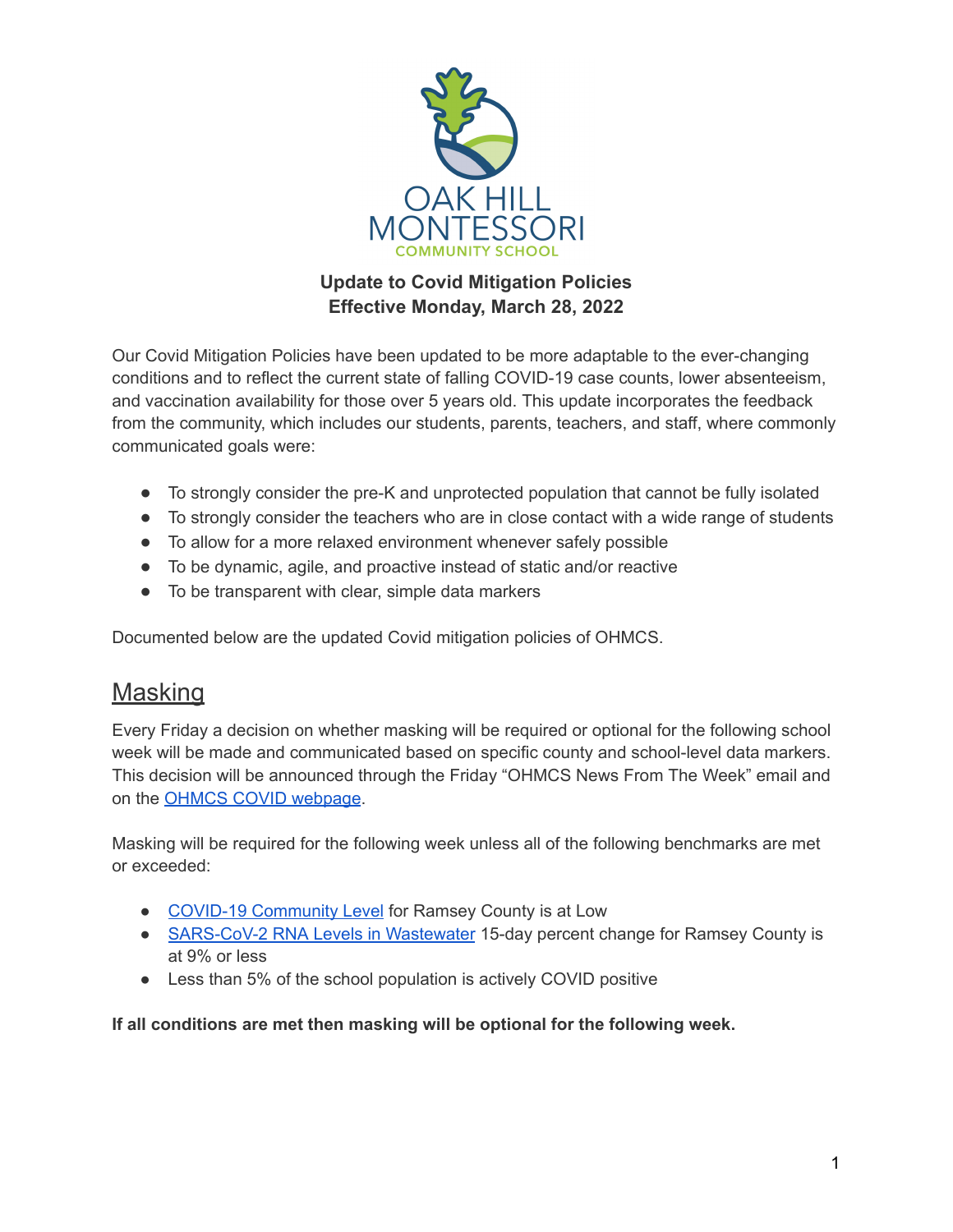## Quarantine and Isolation

Students and staff who test positive for COVID-19 or are close contacts must follow the CDC quarantine and isolation guidelines:

<https://www.cdc.gov/coronavirus/2019-ncov/your-health/quarantine-isolation.html>

- Following a close contact<sup>\*</sup> those who are unvaccinated will be required to quarantine for 5 full days, and to wear a mask at all times upon their return to school during days 6-10. Alternatively, those unable or unwilling to mask may choose to quarantine for 10 full days.
- Following a close contact those who are vaccinated or who have had a confirmed case of COVID-19 within the last 90 days, may return to school, testing immediately and again on day 5, even if symptoms do not develop. Students will be required to wear a mask through day 10.

*(\*) "Close Contact is someone who was less than 6 feet away from an infected person (laboratory-confirmed or a clinical diagnosis) for a cumulative total of 15 minutes or more over a 24-hour period. People who are exposed to someone with COVID-19 after they completed at least 5 days of isolation are not considered close contacts."*

- If a student tests positive for COVID-19, they will be required to quarantine for 5 full days. Students must be symptom free and able to wear a mask at all times upon their return to school during days 6-10. Toddlers, nappers, and those unable or unwilling to mask must quarantine for 10 full days.
- Students showing COVID-like symptoms may be asked to wear a mask prior to receiving a negative test result. COVID-like symptoms may include:
	- Fever or chills
	- Cough
	- Shortness of breath or difficulty breathing
	- Fatigue
	- Muscle or body aches
	- Headache
	- New loss of taste or smell
	- Sore throat
	- Congestion or runny nose
	- Nausea or vomiting
	- Diarrhea